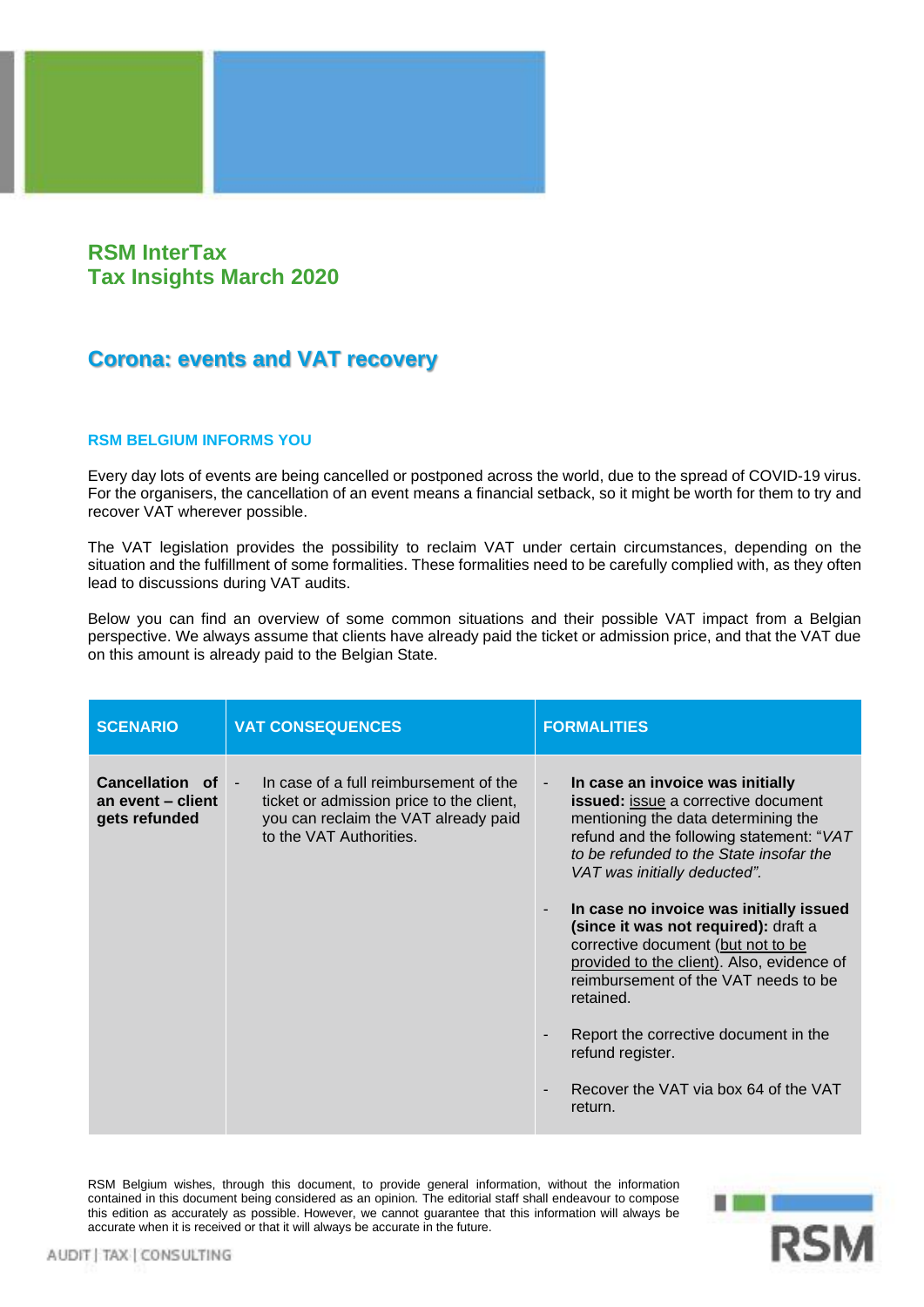

| <b>SCENARIO</b>                                                                               | <b>VAT CONSEQUENCES</b>                                                                                                                                                                                                                                                                                                                                                                                                                                                                                                                                                                                                                    | <b>FORMALITIES</b>                                                                                                                                                                                                                                                                                                                      |
|-----------------------------------------------------------------------------------------------|--------------------------------------------------------------------------------------------------------------------------------------------------------------------------------------------------------------------------------------------------------------------------------------------------------------------------------------------------------------------------------------------------------------------------------------------------------------------------------------------------------------------------------------------------------------------------------------------------------------------------------------------|-----------------------------------------------------------------------------------------------------------------------------------------------------------------------------------------------------------------------------------------------------------------------------------------------------------------------------------------|
| <b>Cancellation of</b><br>an event - client<br>gets refunded<br>or gets partially<br>refunded | In case the price is not or only partly<br>refunded to the client but is withheld<br>as a compensation for the<br>cancellation or as indemnification,<br>there was in principle no VAT due on<br>this amount. The VAT can be<br>recovered to the extent that the VAT<br>is refunded to the client.                                                                                                                                                                                                                                                                                                                                         | In case you wish to ask for a VAT<br>refund, the formalities described under<br>"Cancellation of an event - client gets<br>refunded" need to be met.<br>In addition, the VAT amount needs to be<br>$\overline{\phantom{a}}$<br>refunded to the client (if relevant,<br>increased with the part of the price which<br>is also refunded). |
| <b>Cancellation of</b><br>an event - client<br>gets a voucher<br>in return                    | In this case, no reimbursement will<br>take place, but the client gets a<br>voucher which he can use later on.<br>Depending on type of voucher, the<br>$\overline{\phantom{a}}$<br>VAT treatment will differ:<br>○ Voucher entitles to a certain kind of<br>service (for example admission to<br>an event): in that case, the VAT<br>cannot be recovered<br>$\circ$ When the voucher can be<br>exchanged for various services or<br>goods (i.e. a multi-purpose<br>voucher), VAT is due at the<br>moment of exchange of the<br>voucher. In that case, the VAT can<br>be recovered to the extent that the<br>VAT is refunded to the client. | When you wish to recover VAT for<br>having issued a multi-purpose voucher,<br>the formalities described under<br>"Cancellation of an event - client gets<br>refunded" need to be met.<br>In addition, the VAT amount needs to be<br>$\overline{\phantom{a}}$<br>refunded to the client.                                                 |
| <b>Event is</b><br>postponed                                                                  | In case the event is postponed, likely<br>$\overline{\phantom{a}}$<br>no reimbursement will take place.<br>Consequently, no VAT can be<br>recovered.                                                                                                                                                                                                                                                                                                                                                                                                                                                                                       | Not applicable.                                                                                                                                                                                                                                                                                                                         |

RSM Belgium wishes, through this document, to provide general information, without the information contained in this document being considered as an opinion. The editorial staff shall endeavour to compose this edition as accurately as possible. However, we cannot guarantee that this information will always be accurate when it is received or that it will always be accurate in the future.